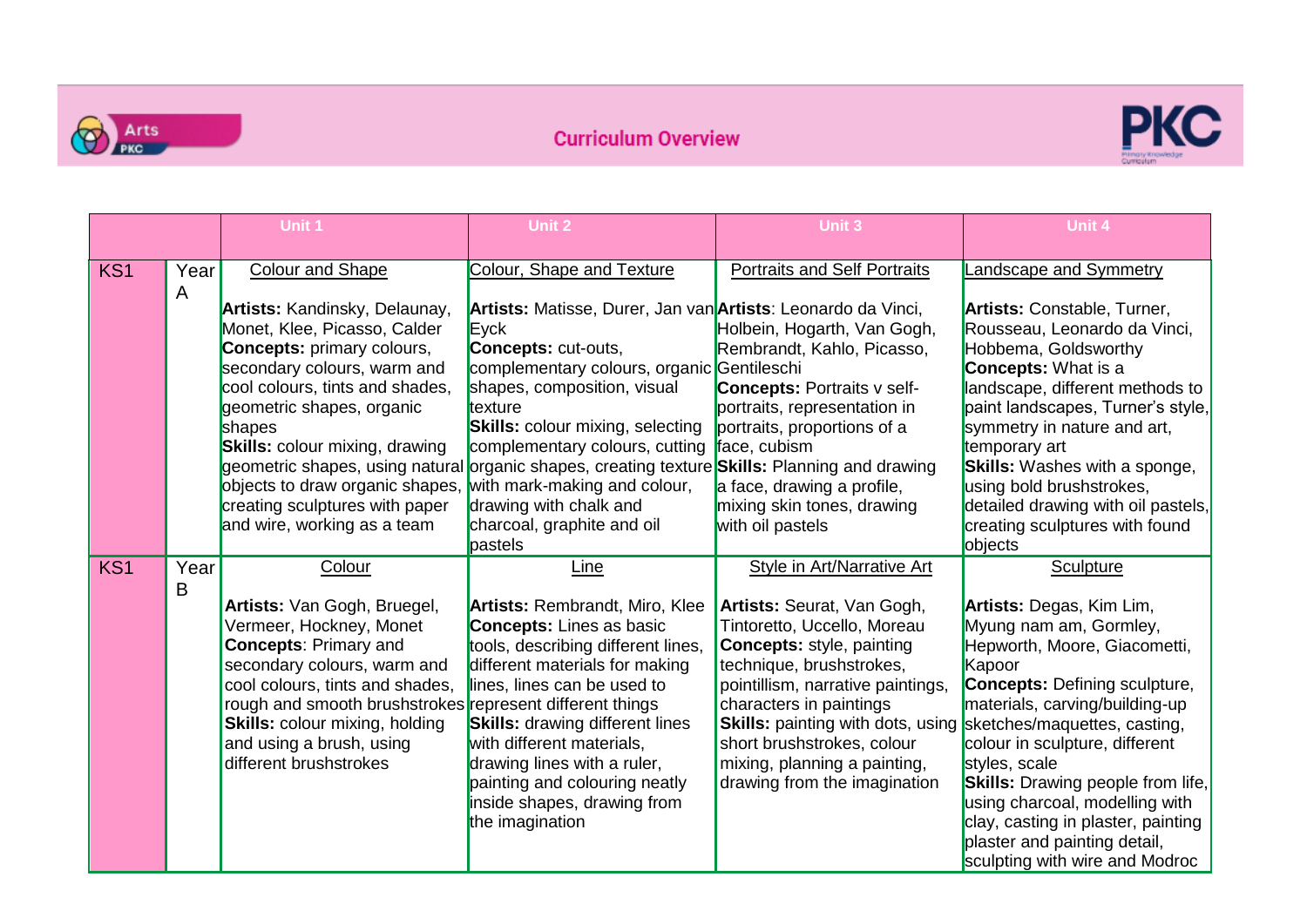| LKS <sub>2</sub> | Year<br>A | Light                                                                                                                                                                                                                                                                                                                                                                                                                                                                                 | Space                                                                                                                                                                                                                                                                                                                                                                                                                                                                                                                                                                                                                                                                  | Design                                                                                                                                                                                                                                                                                                                                                                                   | Monuments of Ancient Rome                                                                                                                                                                                                                                                                                                                                                                                                                                                                                                                          |
|------------------|-----------|---------------------------------------------------------------------------------------------------------------------------------------------------------------------------------------------------------------------------------------------------------------------------------------------------------------------------------------------------------------------------------------------------------------------------------------------------------------------------------------|------------------------------------------------------------------------------------------------------------------------------------------------------------------------------------------------------------------------------------------------------------------------------------------------------------------------------------------------------------------------------------------------------------------------------------------------------------------------------------------------------------------------------------------------------------------------------------------------------------------------------------------------------------------------|------------------------------------------------------------------------------------------------------------------------------------------------------------------------------------------------------------------------------------------------------------------------------------------------------------------------------------------------------------------------------------------|----------------------------------------------------------------------------------------------------------------------------------------------------------------------------------------------------------------------------------------------------------------------------------------------------------------------------------------------------------------------------------------------------------------------------------------------------------------------------------------------------------------------------------------------------|
|                  |           | Artists: Caravaggio, Vermeer,<br>Goncharova, Begum<br><b>Concepts: light shows form,</b><br>using tone to show form and<br>drama, chiaroscuro, ground and illusion of three dimensions,<br>underpainting, using/showing<br>light in different ways<br><b>Skills: Observational drawing,</b><br>continuous line drawing, using<br>chalk and charcoal for tone,<br>using acrylic paint for tone,<br>painting a ground, underpainting cardboard<br>mixing tints and shades in<br>acrylic | <b>Artists: Matisse, Millet,</b><br>Bonheur, Bruegel, Turner<br><b>Concepts:</b> Three dimensions:<br>height, width and depth, the<br>using foreground, middle<br>ground and background, using<br>colour and detail to create depth complementary colours<br><b>Skills:</b> Using shade to create<br>tone, using line to draw a<br>landscape, creating a relief in                                                                                                                                                                                                                                                                                                     | <b>Artists: Matisse, Munch,</b><br>Kauffman<br><b>Concepts:</b> Meaning of design<br>in art, the elements of art,<br>composition, cutouts,<br>expressionism, colour and line<br>to create emotion,<br><b>Skills:</b> Arranging a composition, Trajan's column<br>using lines to show expression,<br>painting with watercolour                                                            | <b>Monuments: The Pantheon,</b><br>Colosseum, Trajan's Column<br><b>Concepts:</b> What is a<br>monument, monuments shows<br>Emperor's power, construction<br>and use of the Pantheon and<br>Colosseum (domes and<br>arches), relief sculpture on<br><b>Skills:</b> Following instructions,<br>model making, working as a<br>team                                                                                                                                                                                                                   |
| LKS <sub>2</sub> | Year<br>B | Still Life and Form<br>Artists: Warhol, Morandi,<br>Stubbs, Cezanne, Moser<br><b>Concepts:</b> What is a still life,<br>still life throughout history, using <b>Concepts:</b> Power of the<br>tone to create form, highlight,<br>shade/shadow, cast shadow,<br>mid-tone, using colour to create paper, AE gods<br>form<br><b>Skills: Pencil techniques to</b><br>show form and tone,<br>crosshatching, drawing still life -<br>what you see, layering oil<br>pastels                  | <b>Art of Ancient Egypt</b><br><b>Art:</b> The Great Sphinx, Bust of<br>Nefertiti, Tutankhamun's death<br>mask, Book of the Dead<br>Pharaohs represented in art,<br>what is a bust, first use of<br><b>Skills:</b> sketching, modelling in<br>clay, creating patterns, making<br>paper, drawing in profile<br>Anglo Saxon Art<br>Art: Sutton Hoo treasures,<br>Lindisfarne Gospels, Bayeux<br>Tapestry<br><b>Concepts: AngloSaxon</b><br>designs, interlocking and<br>interlaced patterns, symmetry,<br>illumination, embroidery<br><b>Skills:</b> Drawing fine detail,<br>creating patterns, using different<br>grade brushes, painting with<br>watercolours, collage | Line<br>Artists: Klee, Leonardo,<br>Picasso, Rembrandt, Van Gogh, Guggenheim Museum<br>Moore, Hokusai<br><b>Concepts:</b> Lines as basic tools,<br>lines with different materials,<br>line weight, different types of<br>line, different ways to use line,<br>printing to create lines<br><b>Skills:</b> continuous line drawing,<br>line weight, drawing contour<br>lines, monoprinting | <b>Modern Architecture</b><br><b>Architecture/Architects:</b><br>(Gehry), Scottish Parliament<br>building (Miralles), Millau<br>Viaduct (Foster), Serpentine<br>Pavilion (Kere), London<br>Aquatics Centre (Hadid)<br><b>Concepts:</b> modern vs<br>traditional, function,<br>inspiration, process: models<br>and drawing, construction:<br>engineers<br><b>Skills:</b> Showing tone in<br>drawing, designing for<br>function, observational<br>drawing, using imagination<br>when drawing, model<br>making, problem solving,<br>working as a team |